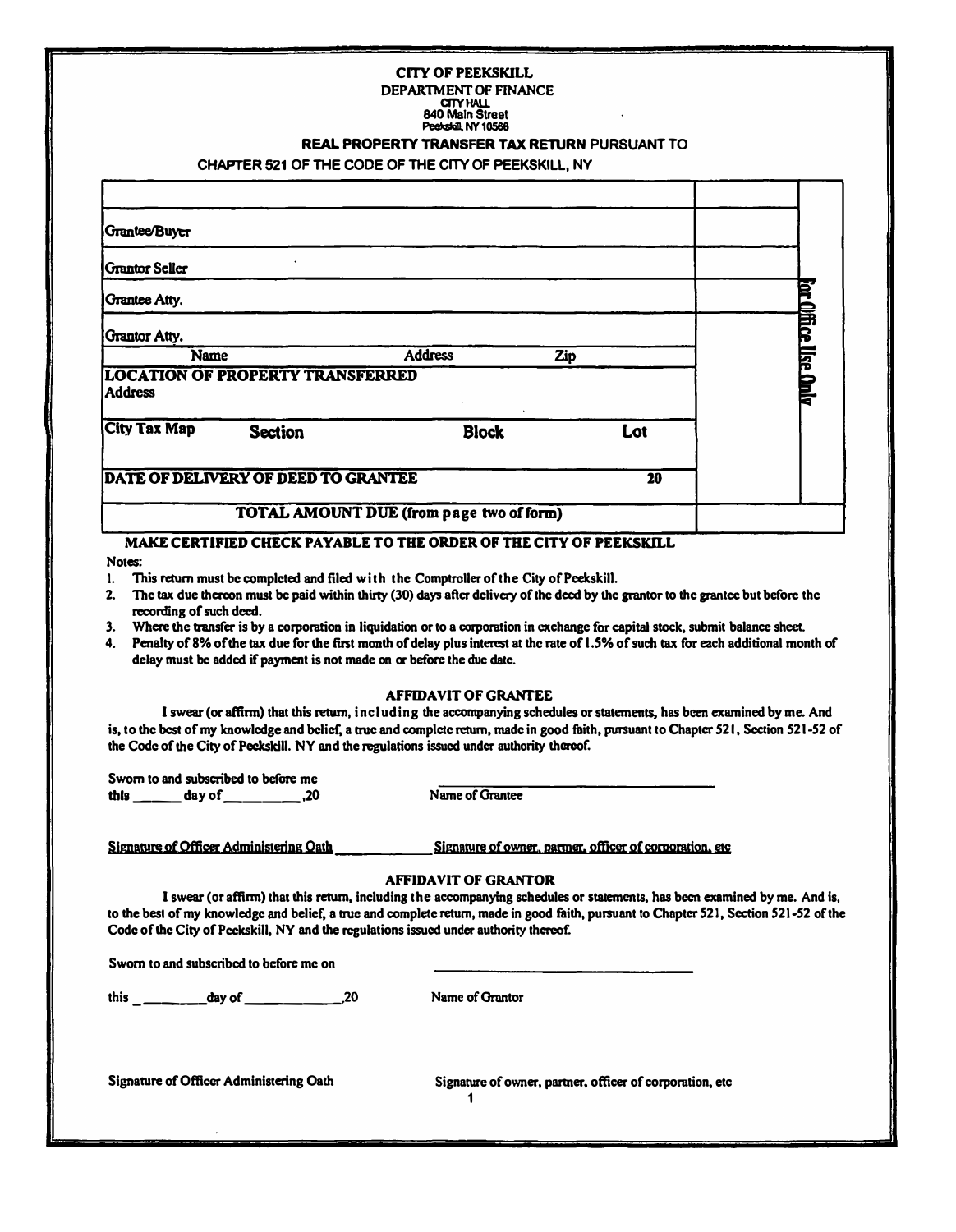| <b>CITY OF PEEKSKILL</b>                                                                |  |  |  |  |  |
|-----------------------------------------------------------------------------------------|--|--|--|--|--|
| COMPUTATION OF REAL PROPERTY TRANSFER TAX                                               |  |  |  |  |  |
| Date of Contract of Sale                                                                |  |  |  |  |  |
| <b>Section I</b>                                                                        |  |  |  |  |  |
| Use only for property located wholly within the City of Peekskill, NY                   |  |  |  |  |  |
| 1. Total consideration paid or required to be paid (cash and non cash)<br>S.            |  |  |  |  |  |
| 2.                                                                                      |  |  |  |  |  |
| Add - Penalty and Interest Due (See note 2 & 4 on front of Form)<br>3.                  |  |  |  |  |  |
| Total Tax, Penalty & Interest Due (enter here and as total amount due on<br>4.          |  |  |  |  |  |
|                                                                                         |  |  |  |  |  |
|                                                                                         |  |  |  |  |  |
|                                                                                         |  |  |  |  |  |
| <b>Section II</b>                                                                       |  |  |  |  |  |
| Use only for property located partly within and partly without of the City of Peekskill |  |  |  |  |  |
| Total consideration paid or required to be paid (cash and non cash).<br>1.              |  |  |  |  |  |
| 3.                                                                                      |  |  |  |  |  |
| Full value of property located within the City of Peekskill.<br>4.                      |  |  |  |  |  |
| Full value of property located outside the City of Peekskill<br>5.                      |  |  |  |  |  |
| 6.                                                                                      |  |  |  |  |  |
| Percentage of total full value of properly located within the City of<br>7.             |  |  |  |  |  |
| 8.                                                                                      |  |  |  |  |  |
| 9.                                                                                      |  |  |  |  |  |
| 10. Add - Penalty and interest (see note $2 & 4$ on front of form)                      |  |  |  |  |  |
| 11. Total tax, penalty & interest due (enter here as total due)                         |  |  |  |  |  |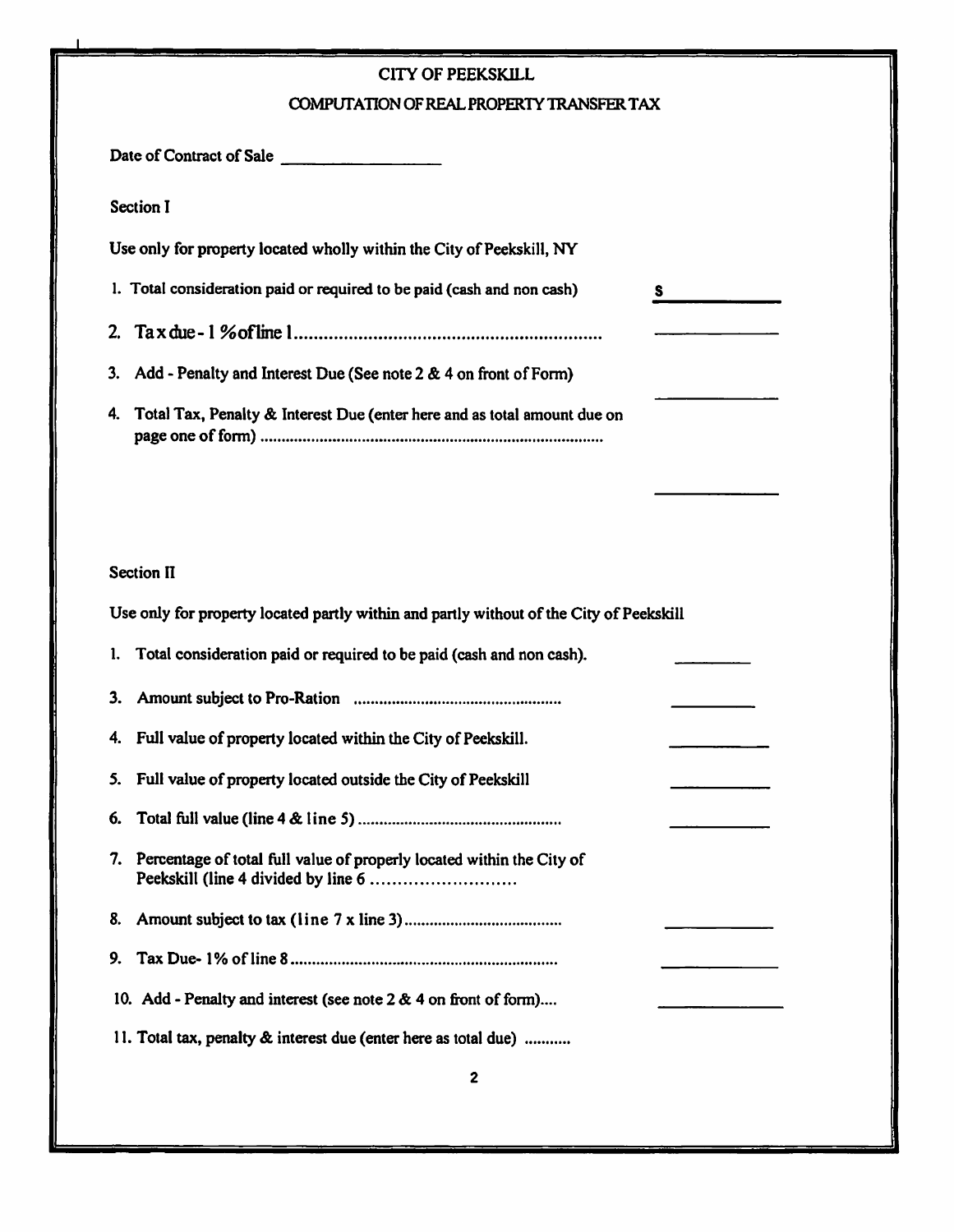# **CITY OF PEEKSKILL**

**DEPARTMENT OF FINANCE** 

REAL PROPERTY TRANSFER TAX RETURN INSTRUCTIONS

**CITY HALL** 840 Main Stroot Peekskill, NY 10550<br>(914)734-4118 FAX NO. (914) 734-4113

# Page 1 of Form

- $\mathbf{1}$ Enter the name, address and zip code of the Grantee (buyer), the Grantor (seller), the Grantee's Attorney and the Grantor's Attorney in the spaces provided.
- Enter the address of the location of the property transferred with the page number on the City tax map and section, 2. block and lot numbers. Information as to the City tax map page and section, block and lot numbers can be obtained in the City Assessor's office, City Hall. The Assessor's phone number is 914-734-4190.
- 3. Enter the date of the delivery of the deed to the Grantee.
- 4. Enter the total tax due after calculating same on back of form.
- 5. Both the Grantee and Grantor must complete their respective affidavits. Where a deed has more than one Grantor or more than one grantee, the return may be signed by any one of the grantors and any one of the grantees provided, however, that those not signing shall not be relieved of any liability for the Real Property Transfer Tax imposed.

# Page 2 of Form

- 1. Fill in the date of the contract of sale. This should be the date of the last signature of the parties to the contract.
- $2.$ Fill in the date of closing.
- 3. Complete Section I or Section N (but not both) by following the line by line instructions.

#### Section I a II

Line 1 Enter full amount of consideration paid without deduction for mortgages, liens, or encumbrances whether paid or required to be paid by money, property or any other thing of value.

Section JI

**Lines 4 & 5** Full value may be derived by using the last assessed value in effect at date of contract of sale divided by the equalization rate corresponding to the assessed value used.

4. Call the City of Peekskill Finance Department at 914-734-4118 if you need forms or further information.